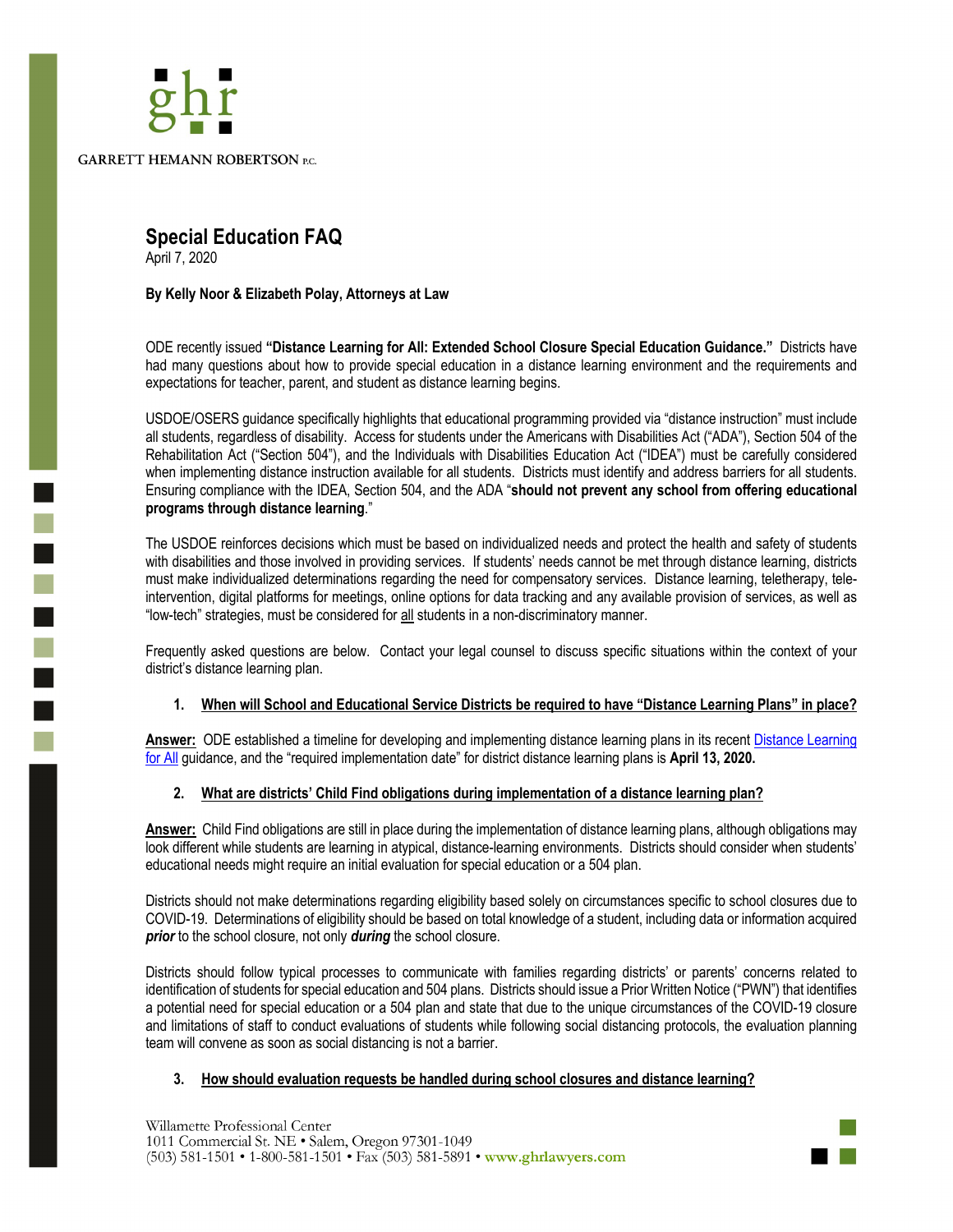

F.

**Answer:** For any evaluation request for a student already identified for special education or a 504 plan, a district should respond to parents and communicate to receive additional information. If the information is related to a new area of suspected disability, a district should inform parents that evaluations in new areas of suspected disability will be addressed when school resumes and the evaluation planning team can convene.

If parents provide information regarding concerns related to the impact of distance learning on a student's IEP or 504 plan, inform parents that any identified issues that may impact access to distance learning will be addressed through the IEP or 504 process (explained in more detail below under item 7).

If parents provide information related to an initial request for evaluation, districts should respond as described in item 2 above.

# **4. How should eligibility determinations be processed during distance learning?**

**Answer:** All eligibility determinations should be reviewed on a case-by-case basis. For initial eligibility, if evaluations had begun and were completed prior to the school closure, the IEP team or 504 team should discuss whether eligibility can be determined based on the data available. If the team requires more information, notify parents and issue a PWN explaining that evaluations will be completed, and eligibility determined, when school resumes. Districts should continue eligibility until the IEP team can convene to discuss evaluation results, data, and continuing eligibility.

If a student is due for a three-year reevaluation and eligibility determination, the IEP team may consider whether reevaluation is necessary based on the needs and unique circumstances of the student. ODE has clarified that although "[t]here is no provision that allows for an extension of time" in this situation, "if the IEP team determines that no additional data are needed to determine continued eligibility and the child's educational needs," then a review of existing data may suffice to determine a student's continued eligibility for services. If the IEP team, including parents, decides no additional data is needed, the district should send parents a PWN documenting that determination, the reason for that determination, and the right of parents to request an assessment to determine whether the student remains eligible and to determine the student's educational needs.

# **5. What steps should be taken to address IEPs that were due or are due for review during the closure?**

**Answer:** For expired IEPs due for annual review during the school closure, communicate with parents as soon as possible regarding the missed deadline and the need to reschedule the annual IEP meeting. A PWN should be issued regarding the district's inability to meet as scheduled during an emergency school closure due to the global COVID-19 pandemic.

For both situations, whether a deadline has been missed or is expected to occur during school closure, districts should communicate with parents regarding three options:

(1) enter into a written agreement with a parent/guardian agreeing to extend the IEP until school resumes and the IEP team can convene in person;

- (2) enter into a written agreement with a parent/guardian to amend the IEP1; or
- (3) offer to schedule a virtual or phone IEP meeting with parents.

Regardless of the method agreed upon, a PWN should be issued documenting the decision.



<sup>&</sup>lt;sup>1</sup> ODE has developed a parent input form to assist with this process. Currently, we do not recommend using the ODE form. Each district may continue to use its usual forms for parent input in the IEP process and written parent agreement without an IEP meeting and should document any changes made to the IEP by PWN.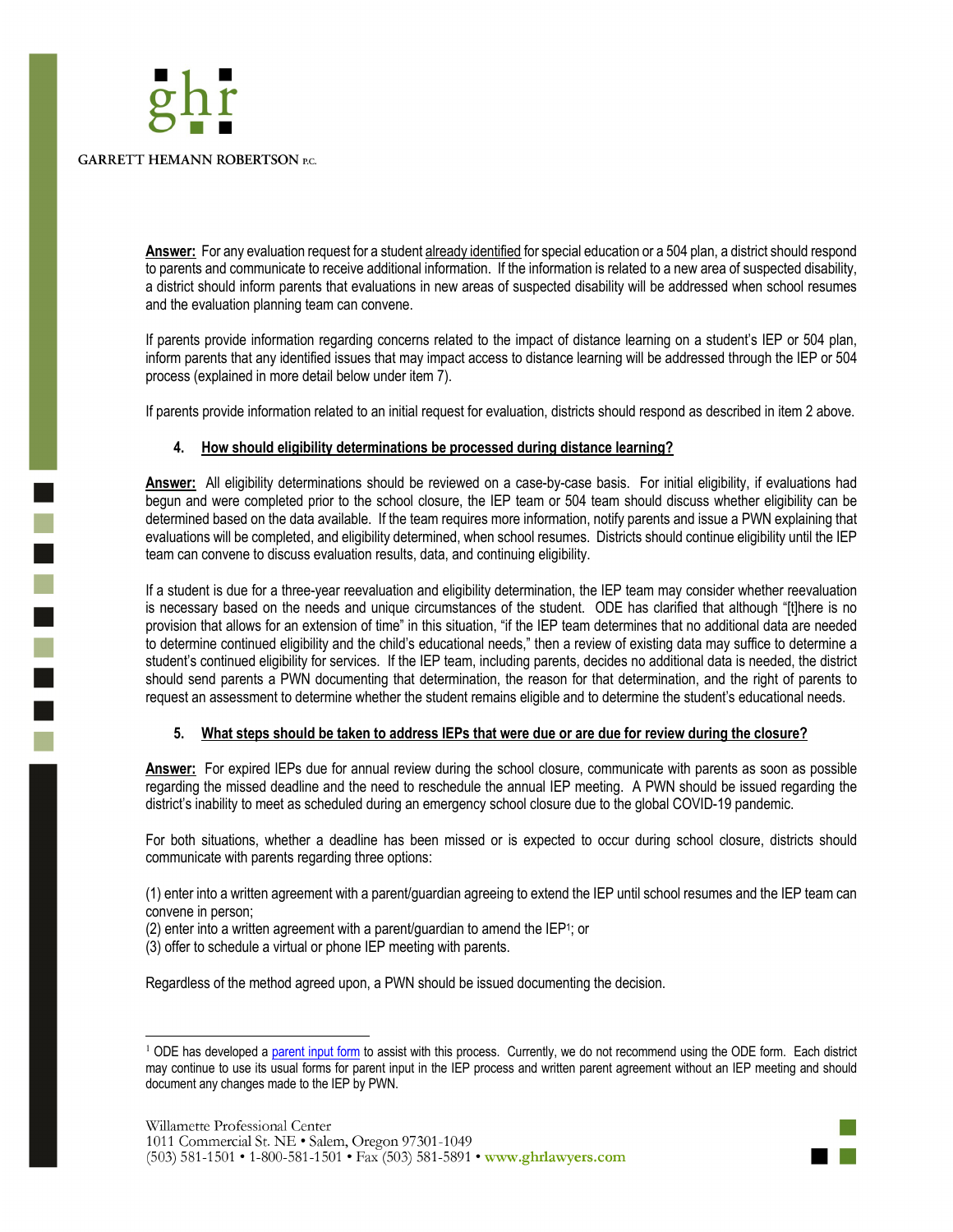

## **6. Should the IEP team develop an interim IEP due to the COVID-19 closure in accordance with the district's distance learning plan?**

**Answer:** No. There is no requirement for an "interim" IEP. The IEP should still be written as an annual offer of services. Notify parents in writing prior to any virtual or telephonic IEP meeting during the school closure that the purpose of the meeting is to develop the IEP for the student upon return to school. The student's needs during school closure will also be discussed. The IEP should state that it will be "implemented upon the return to school." This should be documented in the IEP and a PWN. Districts and parents can also agree to revise certain services while distance learning is in place, if necessary, with a simple revision to the IEP and a documented PWN that indicates the revision is only necessary for students while in a distance learning environment.

There are some situations for which an IEP meeting will be appropriate, such as when districts and parents are unable to reach consensus on appropriate distance-learning services, or if there is an impact or barrier that requires an IEP meeting to address provision of services in the context of a district's distance learning plan. These situations are addressed in item 7 below.

# 7. **How should districts determine when it is necessary to convene an IEP meeting during school closure?**

**Answer:** Districts should consider convening or offering to convene an IEP meeting during distance learning in the following circumstances:

(1) the annual IEP is due during the closure and parents do not agree to extend or amend the IEP by written agreement; (2) an internal review of the IEP reveals the district cannot meet the requirements of an IEP in accordance with the district's distance learning plan and parents do not agree to extend or amend the IEP by written agreement; or (3) a parent requests an IEP meeting.

Situation (1) is addressed above in item 5. The more complicated situations are (2) and (3), addressed below.

According to ODE's **Extended School Closure Special Education Guidance**, districts must develop distance learning plans to provide educational services to all students under the Governor's Executive Order 20-08. Once each district has developed its own distance learning plan, the district "should review student IEPs in context of the district's distance learning plan." This review is an internal review<sup>2</sup> by the district to determine if each student's IEP can be implemented as written, including Specially Designed Instruction ("SDI"), Related Services, and Supplementary Aids and Services. Districts are encouraged to implement IEPs as written, to the maximum extent possible. This review should identify any issues which may impact access to the district's distance learning plan and curriculum. Not all IEPs will require revision, and some revisions may be accomplished by written agreement with parents without convening an IEP meeting.

If a district determines it is unable to provide a free appropriate public education ("FAPE") to a student during the school closure, the IEP team has the following options:

(1) enter into a written agreement with a parent/guardian to amend the IEP; or (2) offer to schedule a virtual or phone IEP meeting with parents.

Regardless of the method agreed upon, a PWN should be issued documenting the decision and all changes to the IEP.



<sup>&</sup>lt;sup>2</sup> Given each district's individual needs, resources, and volume of students receiving special education and related services, districts may need to prioritize review based on the most immediate concerns, for example, addressing the needs of students in fully self-contained placements or students who cannot access any form of online learning.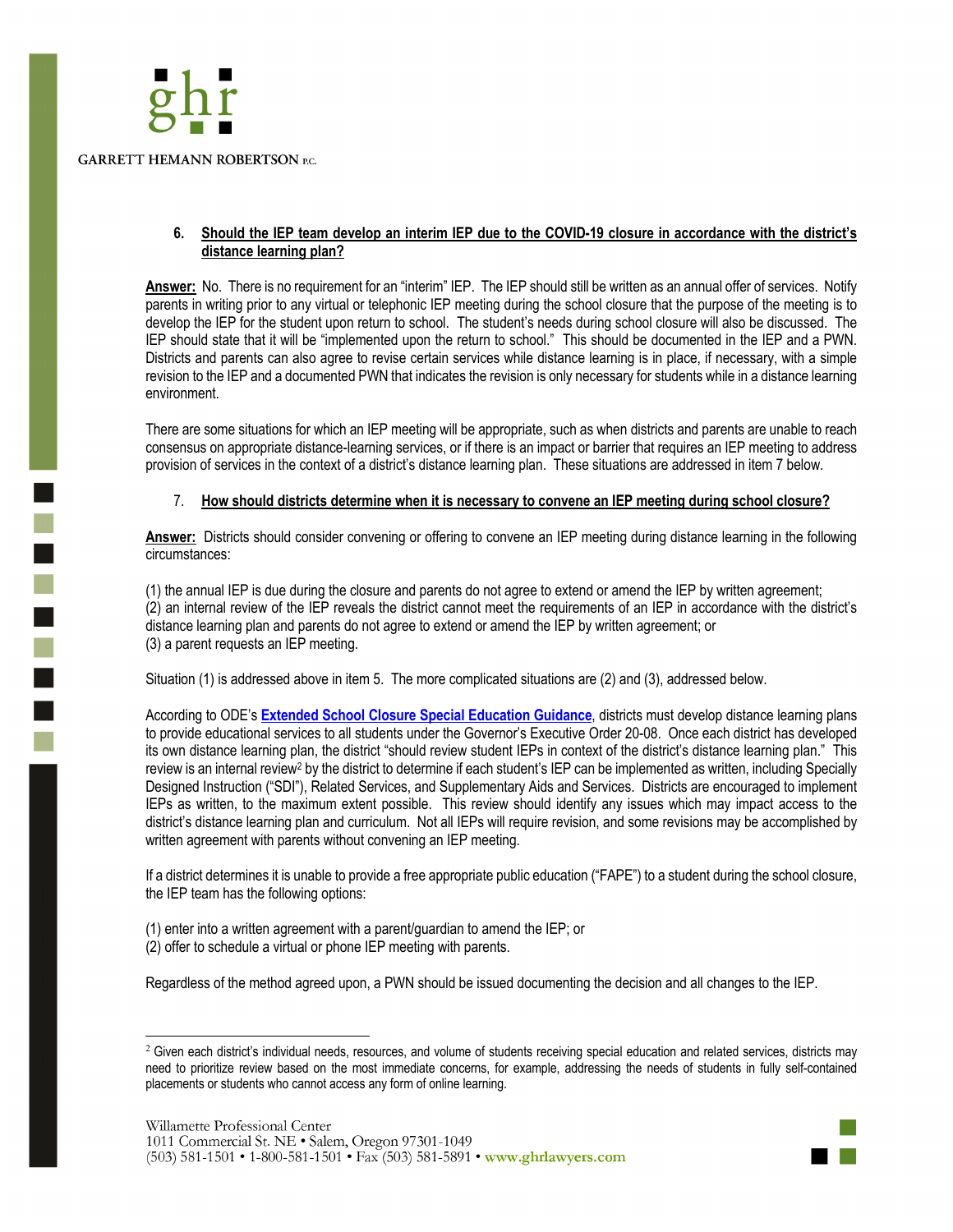

Upon request for an IEP meeting, consider whether parents' concerns can be addressed by written agreement without convening an IEP meeting. If parents' concerns cannot be addressed by written agreement, convene a virtual or telephonic IEP meeting as soon as possible. Districts can prioritize the needs of students and availability of staff in scheduling virtual or telephonic meetings during school closure based on an undue burden in convening numerous virtual IEP meetings.

If students' IEPs are revised in any way, including revisions to the annual date to allow for an extension until school resumes, districts should issue a separate PWN documenting what services will be offered to students during implementation of the district's distance learning plan. **This document is not an interim IEP; it is a PWN describing how the district will provide special education, related services, and supplementary aids and services to students during the mandated school closure due to the global pandemic of COVID-19.** Because ODE has specified that IEPs should be reviewed in the context of each district's distance learning plan, this review is not necessary prior to the development of the district's individual plan.

## **8. Does distance learning constitute a change in placement?**

**Answer:** No. ODE has been clear that moving the entire student population to a distance learning model does not constitute a change in placement during an emergency. This was not the district's or the IEP team's decision. The move to a distance learning plan does not require consent, PWN, amendment, or a placement change.

## **9. Will this closure result in a substantial increase in the number of students eligible for ESY?**

**Answer:** No. We do not anticipate a substantial increase in the number of students eligible for Extended School Year ("ESY") services. Eligibility for ESY is determined by an IEP team's consideration that ESY services are necessary based on "regression and recoupment time based on documented evidence or, if no documented evidence, on predictions according to the professional judgment of the team."3 If districts have already taken regression and recoupment data over the previous summer or winter break, that data may be used to determine students' eligibility for ESY. Neither set of data will be impacted by any regression which might occur during the extended closure due to COVID-19.

If a district does not have any current regression or recoupment data available, the IEP team may rely on "predictions according to the professional judgment of the team." An important factor to consider is whether a student has been eligible for ESY services in the past. Do not base ESY eligibility decisions solely on anticipated regression or slow recoupment due to the extended closure from COVID-19. A closure of all schools due to a global pandemic has never been encountered in our schools before, and whether student demonstrates significant regression should not be based on this unusual circumstance. Professional judgment of the team should consider a student's needs *prior* to the extended closure, not only *during* the extended closure.

#### **10. Will districts need to provide compensatory education once school resumes?**

**Answer:** Compensatory services may be required for some students once school resumes. However, ODE has been clear districts "should plan to make individualized determinations, in collaboration with the IEP team, regarding whether or not compensatory education and services are needed for a student." ODE has also provided some factors districts may consider in determining whether compensatory education is necessary in its Extended School Closure Guidance for Special Education.

Because the determination regarding a need for compensatory services is "individualized" and based on student's progress during the school site closure, we do not recommend making preliminary offers of compensatory education prior to school resuming. However, districts should be aware that when school resumes, students' IEP teams may need to consider the need for compensatory education based on students' ability to access curriculum in the context of districts' distance learning plans.



<sup>3</sup> OAR 581-015-2065(5).